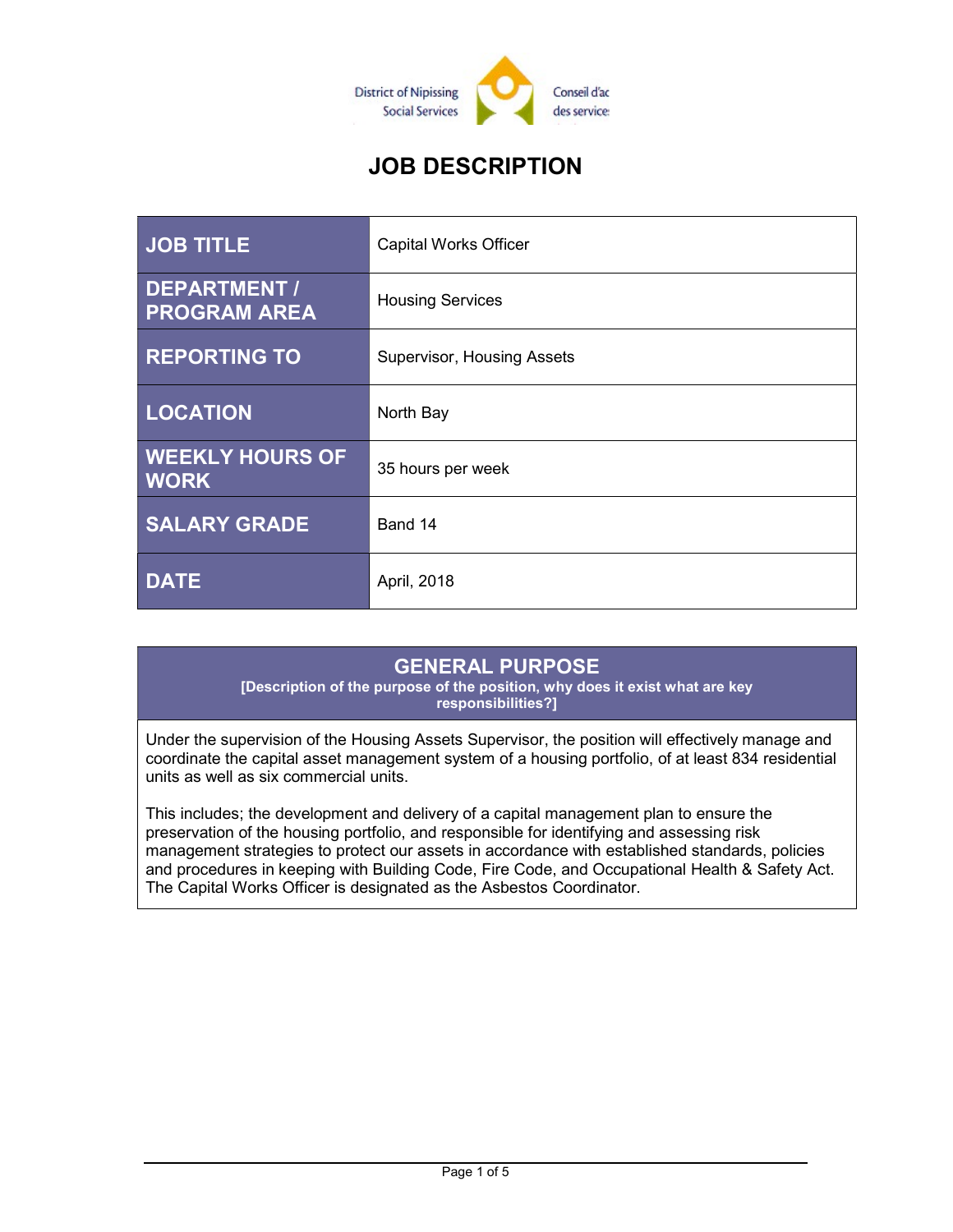### KEY ACTIVITIES

[Name and list under each the key activities of the position and percentage estimate of time for each section.]

- Ensures the preservation of housing assets by maintaining a continual assessment of buildings and properties utilizing a 20 year capital planning tool Building Condition Assessment (BCA) and monitoring expenditures to approved budgets.
- Assists the Housing Assets Supervisor in preparing annual capital works program and the associated budget by selecting projects identified in the five (5) year capital works plan (BCA).
- Identifies the required capital projects based on life-cycle analysis, annual site inspections, input from staff and consultant reports when they are required.
- Establishes capital works priorities based on safety, legislative requirements, tenant needs, aesthetics, and budget constraints.
- Conducts ongoing reviews of capital work programs to identify any plan modifications that may be required as a result of the development of new projects and any changes in priority for projects already identified.
- Prepares tender documents for capital works and recurring preventive maintenance work including associated advertisements, in accordance with set policies and procedures.
- Attends pre-bid meetings, receives and opens and conducts evaluations of tenders, prepares a recommendation paper to the Housing Assets Supervisor.
- Co-ordinates the retention of consultants when required by issuing requests for proposals, evaluation of the proposals, awarding the contract and by monitoring the work of the consultants throughout the project.
- Schedules, administers and monitors the progress of projects/contracts by conducting site inspections, ensuring quality control, and effective performance.
- Conducts final inspection of projects to identify any deficiencies and follows-up on any corrective action that may be required.
- Ensures all work is done in accordance with contract and policy, all laws and codes. Check billing for accuracy, recommends payment.
- Monitor the capital expenditures on an ongoing basis to ensure that projects are complete within the approved budget.
- Oversees the annual building/unit inspection process. In conjunction with the Maintenance Officer, Tenant Retention Officer or Maintenance Lead Hand, performs inspections.
- Co-ordinates the Asbestos Management Plan. ensuring compliance with the Occupational Health & Safety Act, regulation respecting asbestos on construction projects and in buildings and repair operations.
- Reviews any correspondence or documentation concerning any future amended regulations or procedures concerning asbestos and distributes such information.
- Notifies tenants/building occupants and health and safety committee members/representatives of ongoing asbestos projects
- Ensures the Asbestos Management Plan is reviewed on an annual basis and maintains documentation in keeping with the asbestos management control program.
- Consults with the Maintenance Officer in relation to maintenance issues and helping them determine and implement appropriate courses of action to resolve maintenance problems of a complex nature.
- Maintains Inventory Control System.
- Ensures that Capital Works documentation and files are maintained.
- Provides basic coverage when the Maintenance Officer is absent.
- Works with and directs Maintenance Clerks from time-to-time on issues relating to capital works and tender preparation and administration.

As a DNSSAB employee, the position is responsible for creating, maintaining and actively participating in a respectful workplace that is free of all forms of harassment, discrimination and violence.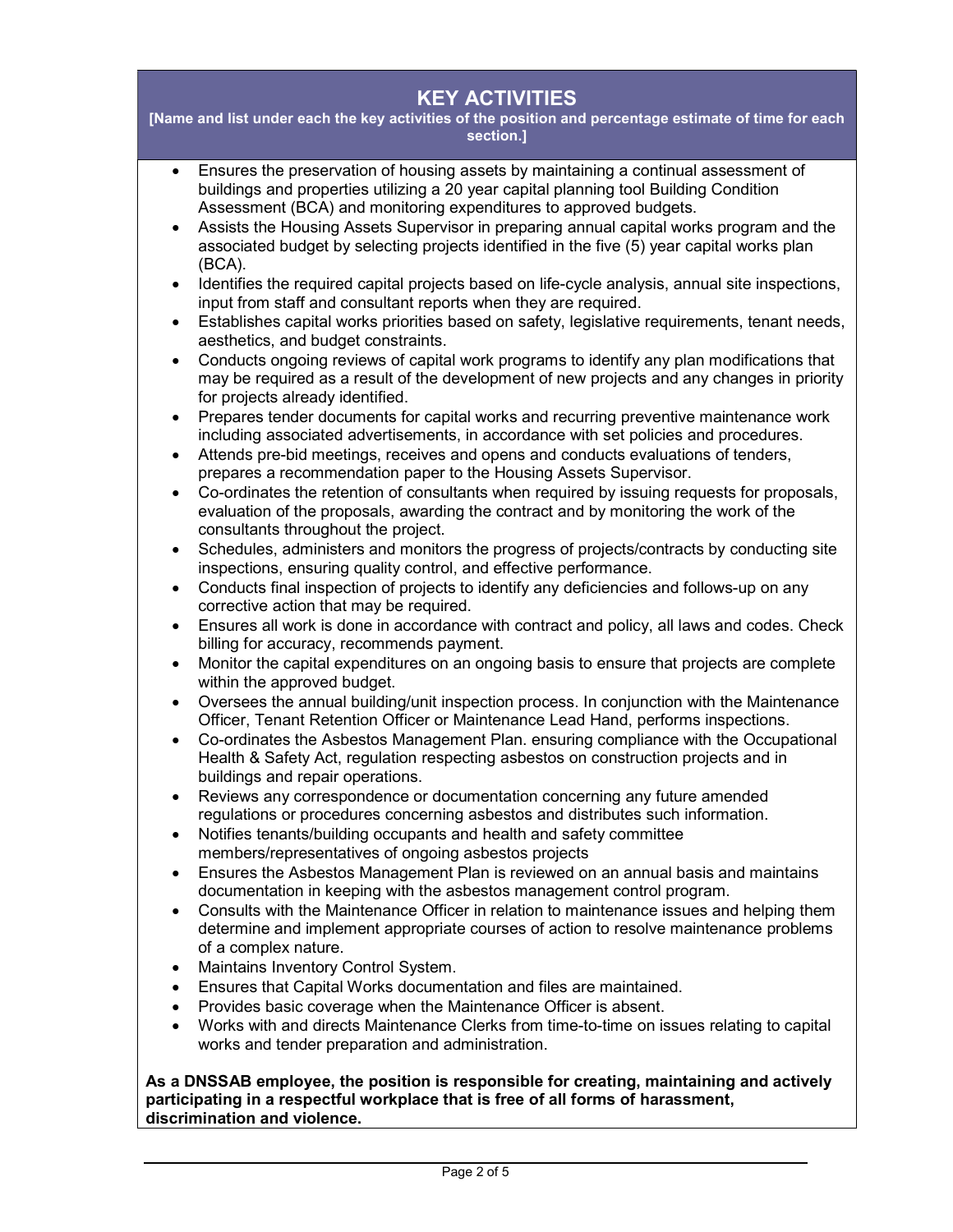## QUALIFICATIONS

- Three year post-secondary diploma in Engineering Technology (Civil, Building Sciences, and Architectural) or an acceptable combination of education and experience
- Four years' experience working in property management.
- Working knowledge of building construction as well as knowledge of technical aspects such as plumbing, heating, ventilation, electrical systems, roofing, painting and landscaping.
- Sound knowledge of preventative and planned maintenance techniques.
- Sound knowledge of procurement and tendering processes.
- Knowledge of work safety administration including the Occupational Health and Safety Act and WHMIS.
- Thorough knowledge of all related Laws and Acts specifically the Building Code, Fire Code and municipal by-laws.
- General knowledge of the Freedom of Information and Protection of Privacy Act, the Residential Tenancies Act and the Housing Services Act.
- Working knowledge of budgeting processes and techniques.
- Excellent communication skills; discuss observations and make recommendations to the Housing Asset Supervisor.
- Time management, organizational and problem solving skills in order to prioritize work activities.
- Proficient in the use of personal computers and knowledge of word processing, spreadsheet and property management software products including CAD.
- Ability to deal with contractors and work with diverse clients with tact and diplomacy.
- Strong ability to work as a team member in a highly interactive environment.
- Ability to communicate effectively both orally and in writing
- Valid Ontario driver's license and reliable vehicle.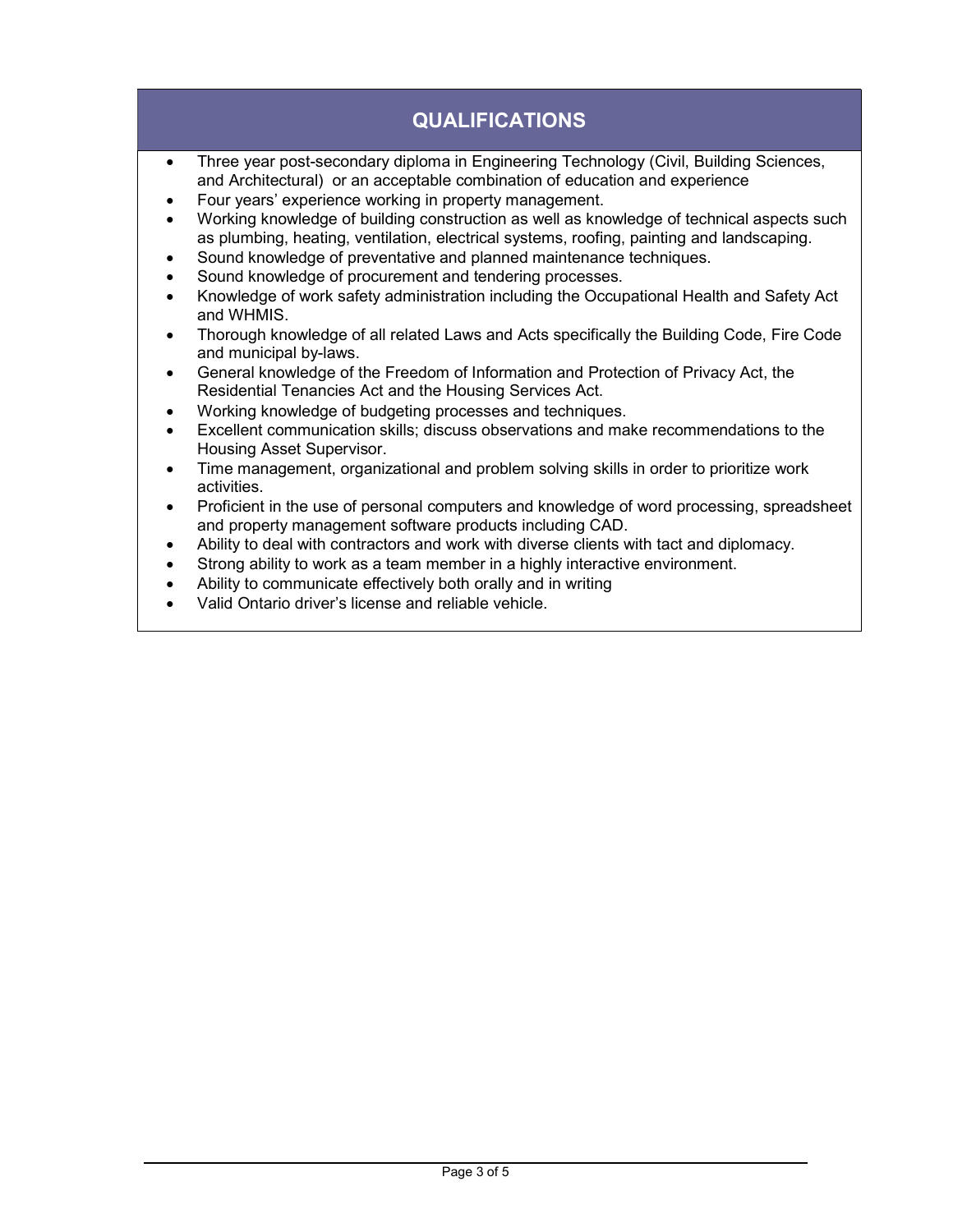## COMPENSABLE FACTORS

#### KNOWLEDGE

[This subfactor measures the general knowledge and specialized or vocational training necessary to perform the job duties in a satisfactory manner and has no relationship to the academic achievement of an employee. The degree levels are normally expressed in terms of formal education or equivalent. Similar levels of achievement can be obtained through related experience, courses or selfimprovement.]

Under graduate level, three years or equivalent.

#### EXPERIENCE

[Should be considered when the degrees of knowledge are established. It serves as a scale of measurement for the amount of practical experience that an average individual having the appropriate theoretical knowledge, specific education and specialized training, would require to be able to perform the job duties.]

Over four (4) years' experience , up to five (5) years.

#### JUDGEMENT

[Measures the choice of action required in applying methods, procedures, or policies to complete the tasks.]

The position requires the development of methods or procedures involving a choice of methods or procedures in sequence.

#### MENTAL EFFORT

[Measures the period of time wherein mental, visual and/or aural attentiveness is required on the job. Both the frequency and duration of the effort are to be considered.]

Continuous periods of intermediate duration.

## PHYSICAL ACTIVITY

[Measures the physical activity by the type and duration required to perform the duties.]

Medium activity of short duration.

## **DEXTERITY**

[Measures the level of dexterity required by a job. The levels of manual dexterity are determined by considering the elements of speed and/or accurate hand/eye (or hand/foot) coordination. Movements can be either fine or coarse.]

Employee is required to perform tasks that demand the accurate coordination of fine movements, where speed is a secondary consideration.